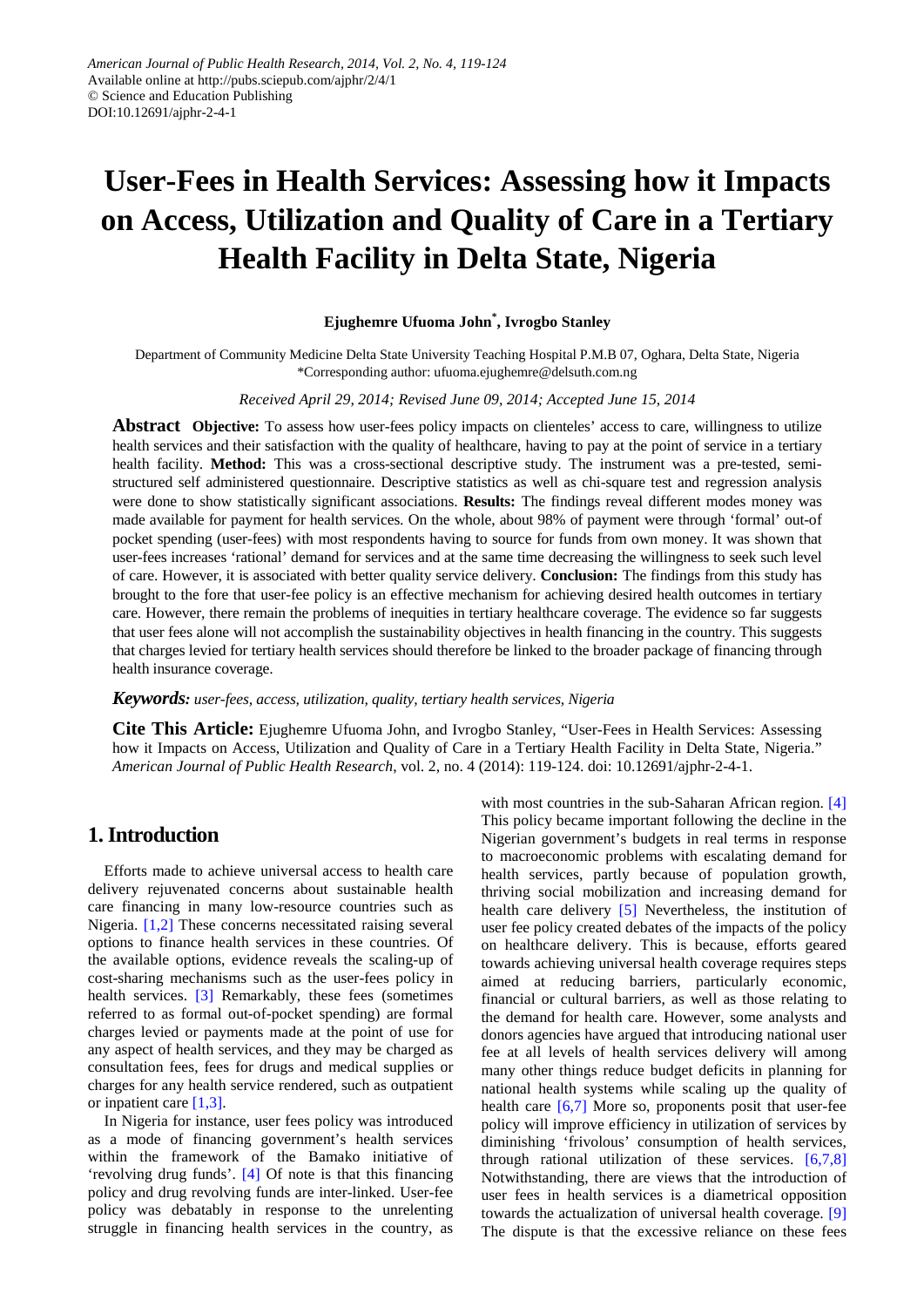decreases demand for healthcare, 'scales-up' inequitable access to quality care, and exposes households to the financial risk of expensive illness at the time of need. **Hitherto, s**everal campaigns [\[10,11\]](#page-5-1) have advocated the removal of user fees. Still, the debates about this policy have been so contentious with proponents and detractors advancing their arguments. Despite the importance of these debates, there is still paucity of research evidence of this policy in Nigeria. Some other developing countries like Tanzania, Uganda and Rwanda have detailed studies on user-fees policy [\[1\],](#page-4-0) however, the reverse is the case in Nigeria. Although, some authors [\[12,13\]](#page-5-2) have attempted to provide evidence in view, there is still the need to provide an updated research evidence with emphasis on service delivery. More so, the growing need for tertiary health services and the underpinning of demand-driven health service delivery in the Nigerian health market necessitates the need to provide evidence for health care delivery. Consequently, this study therefore tries to show how user-fees impacts on clientele accessing care, their willingness to utilize services and satisfaction with the quality of healthcare based on payment at the point of service, by using a tertiary health centre in Delta State, Nigeria. However, it is not within the scope of the study to show the effectiveness of user-fees on changes in access, utilization rates or changes in outcomes based on the quality of care given.

## **2. Methods**

The study was a descriptive cross-sectional study, and it was conducted between the months of February to April, 2014. The study population consisted of all out-patients requiring specialist attention in the Delta State University Teaching hospital Oghara; a tertiary health facility in a semi-urban community in Ethiope West Local Government Area of Delta State. The rationale behind this choice was to secure enough similarities in terms of contexts (e.g. population coverage by such level of care) and constraints (e.g. level of development of tertiary health system). A simple random sampling technique was undertaken to sample 459 respondents from the medical, surgical, and obstetrics and gynaecological out-patient departments (OPDs) of the hospital. This was calculated by using the utilization (clinic attendance) rates per month for patients in these OPDs. The paediatric OPD was excluded due to the problem of getting informed consent from children besides patients attending the family medicine outpatient clinic.

The study instrument was a pre-tested, semi-structured self-administered questionnaire. The questionnaire schedule elicited information in respect of the demographic characteristics of the respondents: age, sex, tribe, marital status, income status, type of occupation. The ability to access and to pay for quality health services in the facility by respondents was assessed by questions which included: (i) "How long does it take you to get to this hospital from your place of residence?", (ii.) How do you pay for healthcare rendered to you?" (iii.) "Has not having enough money affected your seeking health care in this hospital?" On utilization of services questions included: (i) How often do you visit this facility for treatment in a year? (ii.) Do you feel that the way you

have to pay for care makes you seek care when necessary? On the quality of care, questions included: (i.) "How satisfied are you with the time spent waiting to be attended to by the doctor?" (ii.) "What is your view of the attitude of the health workers in the hospital?" (iii.) "How satisfied are you with the charges for the services rendered in this facility with the performance of the healthcare providers?" (iv.) Do you get the kind of care you desire and do you get your desired health state? The data generated were analysed using statistical package for scientific solutions (SPSS 16.0 version). Chi-square test and regression analysis were used to assess the associations between variables, and the associations were considered significant at p<0.05. Ethical approval was obtained from the health ethics and research committee of the Delta State University Teaching Hospital Oghara.

## **3. Results**

The results of the study were obtained from 459 clienteles visiting the OPDs of medical, surgical, obstetrics and gynaecological departments for specialists' health care in Delta State University Teaching Hospital.

## **3.1. Demographic Characteristics of Respondents**

Findings from the study showed that the average age of the respondents was 36.48 years with a standard deviation of 12.51. The majority of them were females 297 (64.7%) with a male: female ratio of 0.54:1 and the majority of the respondents were married (65.6%), while 33.1% were single and approximately 1% were either divorced, cohabiting or widowed. Findings showed that of those employed; those working in government services (civil and public servants) were the majority at 27.2%, private employees at 23.5%, traders 15.0% and farmers at 4.1% of the total occupational status respectively. However, a significant proportion of the respondents were unemployed at 29.6%. More so, the results of their average monthly income showed that most of the respondents  $(41.3\%)$  earned less than  $\angle 418$ , 000 (109 USD) per month which is the approved minimum pay in the public service in Nigeria, see [Table 2.](#page-2-0)

**Table 1. Demographic characteristics of respondents**

| Characteristics                    | Frequency                            | Percentage<br>(% ) |
|------------------------------------|--------------------------------------|--------------------|
| Sex                                |                                      |                    |
| Male                               | 161                                  | 35                 |
| Female                             | 298                                  | 65                 |
| Total                              | 459                                  | 100                |
| <b>Marital Status</b>              |                                      |                    |
| Single                             | 152                                  | 33.1               |
| Married                            | 301                                  | 65.6               |
| Divorced                           | $\overline{c}$                       | 0.4                |
| co-habiting                        | $\overline{2}$                       | 0.4                |
| Others                             | $\overline{c}$                       | 0.4                |
| Total                              | 459                                  | 100                |
| Mean Age of respondents<br>(36.48) | <b>Standard Deviation</b><br>(12.51) |                    |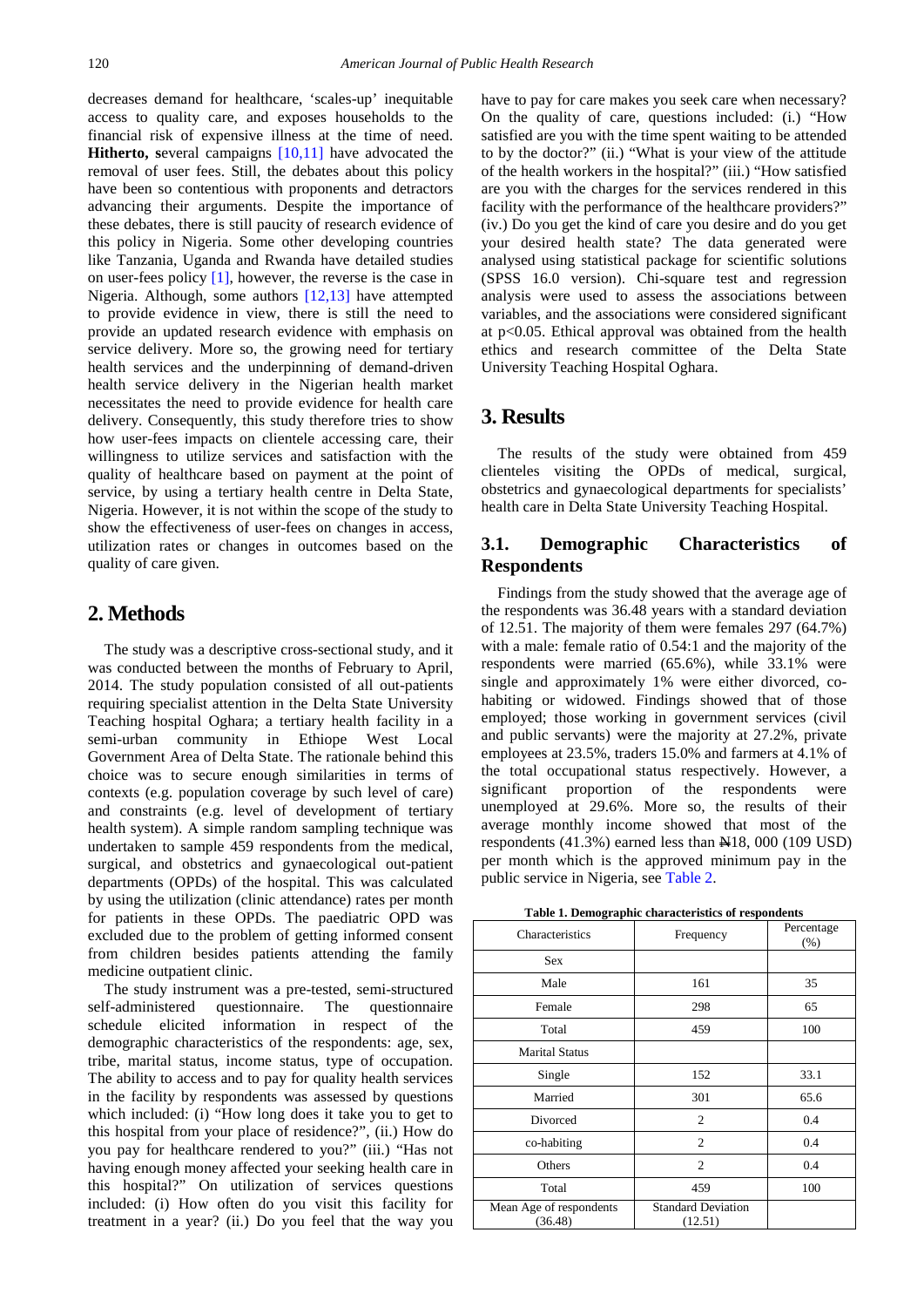<span id="page-2-0"></span>

| тари 2. Оссиранон ани сминанси пюнину писопи       |           |             |  |  |  |  |  |
|----------------------------------------------------|-----------|-------------|--|--|--|--|--|
| Occupation                                         | Frequency | Percent (%) |  |  |  |  |  |
| Farmer                                             | 19        | 4.1         |  |  |  |  |  |
| Trader                                             | 69        | 15.0        |  |  |  |  |  |
| government services                                | 125       | 27.2        |  |  |  |  |  |
| private service                                    | 108       | 23.5        |  |  |  |  |  |
| Unemployed                                         | 136       | 29.6        |  |  |  |  |  |
| Total                                              | 459       | 100         |  |  |  |  |  |
| <b>Income Status</b>                               |           |             |  |  |  |  |  |
| less than $N18,000$                                | 189       | 41.2        |  |  |  |  |  |
| N 18,000 to N 45,000                               | 131       | 28.5        |  |  |  |  |  |
| ¥45,000 to ¥100,000                                | 109       | 23.7        |  |  |  |  |  |
| ¥100,000                                           | 31        | 6.8         |  |  |  |  |  |
| Total                                              | 459       | 100         |  |  |  |  |  |
| $N_{\text{obs}}$ , $N_{\text{165}}$ , $00 = 1$ Hen |           |             |  |  |  |  |  |

**Table 2. Occupation and estimated monthly income**

Note:  $\cancel{N}$  165: 00 = 1 USD

#### **3.2. Mode of Funding for Health Care**

On the mode of funding for health services in the facility, it was found out that there were different modes money was made available for payment. The results revealed that this was through own money (personal sources), contributions from relations or friends, borrowed money and via pre-payments (health insurance). While most of them did this from their own source at 49%, others had to make a combination of these with own sources plus contributions at 20.7% and own sources plus contributions plus borrowed monies at 16.3%.

**Table 3. Mode of funding payment for health services**

| Mode of funding health services | <b>Frequency</b> | Percent |
|---------------------------------|------------------|---------|
| Own money                       | 225              | 49.0    |
| Contributions                   | 126              | 27.5    |
| <b>Borrowed</b>                 | 94               | 20.5    |
| Health insurance                | 14               | 3.0     |
| Total                           | 459              |         |

## **3.3. Impact of User-fees on Accessing Health Services**

It was shown that the user-fees policy impacts negatively on the willingness to access/seek tertiary health services, as 60.7% of respondents were not willing to access health care due to difficulty in sourcing funds to pay directly for health services see [Table 4.](#page-2-1) In fact, 73.2% found it difficult to pay for needed health care services as the main payment pattern was via user-fees. Additionally, a regression analysis model for the methods of sourcing funds for paying for services (independent variables) and having financial difficulty in paying for healthcare services (dependent variable) showed that of the various methods of sourcing funds for paying for services; borrowed monies ( $\beta$ = -.909; SE =. 173, p =.001) and contributions from relatives ( $\beta$ = -.206; SE = .096, p = .032) were the main contributions to the reason for not seeking tertiary health services in the facility. More so, other factors which contributed negatively to the decision in seeking health care were marital status (being married) ( $\beta$ = 460; SE = 197, p = 019) and monthly income (lower income) ( $\beta$ =. 262; SE =. 110, p =.018) after a regression analysis was done.

**Table 4. Has not having enough money affected your seeking healthcare**

<span id="page-2-1"></span>

|       | Frequency | Percent $(\% )$ |
|-------|-----------|-----------------|
| Yes   | 70        | ЬU              |
| N٥    | 182       | 20 <sup>2</sup> |
| Total | יר        | $\alpha$        |

**Table 5. Modes of paying for health services the willingness to seek healthcare (logistic regression)**

|                                                                                                           |           |          |            |   | $p-$ |           | 95.0%        |      |
|-----------------------------------------------------------------------------------------------------------|-----------|----------|------------|---|------|-----------|--------------|------|
|                                                                                                           |           |          |            |   |      |           | $C.I.$ for   |      |
| Variables                                                                                                 | β         | S.<br>Ε. | Wald       | d | valu | Exp(      | $Exp(\beta)$ |      |
|                                                                                                           |           |          |            |   | e    | $\beta$ ) | Low          | Upp  |
|                                                                                                           |           |          |            |   |      |           | er           | er   |
| Own<br>Money                                                                                              | 1.33<br>2 | .40<br>6 | 10.7<br>87 | 1 | .00  | .264      | .119         | .584 |
| <b>Borrowed</b>                                                                                           | .399      | .12<br>1 | 10.8<br>95 | 1 | .00  | .671      | .530         | .850 |
| Contributi                                                                                                |           | .08      | 1.52       | 1 | .21  | .904      | .771         | 1.06 |
| ons                                                                                                       | .101      | 1        | 4          |   |      |           |              |      |
| Health                                                                                                    | .109      | .20      | .288       | 1 | .59  | 1.11      | .748         | 1.66 |
| Insurance                                                                                                 |           | 4        |            |   | 2    | 5         |              | 3    |
| $\sim$ $\sim$ $\sim$<br>$110$ $\alpha$<br>$0.60 \times T$<br>11<br>$\sim$<br>$\mathbf{I}$<br>$\mathbf{a}$ |           |          |            |   |      |           |              |      |

Cox & Snell R Square =. 068 Nagel kerke R Square =. 097

#### **3.4. Impact of User-fees on Utilizing Health Services**

On utilizing the available health services by clientele in the facility, the policy of having to pay directly for each service provided or recommended, also impacts on the ability and decision to use any of such services. While the study showed that most respondents (69.7% ) were willing to pay for all services that were recommended to improve their health outcomes, however, majority of the respondents had difficulty in the utilizing all of the needed services because of the policy of having to pay from their own pockets. For instance, [Table 6](#page-2-2) shows that 73.2% of the respondents had it difficult in paying for health services in the hospital. Findings from a regression analysis to show the contribution of how each mode of payment for services impact on the use of service delivery showed that own money ( $\beta$ = -1.332; SE = 406, p = 001) and borrowed money ( $\beta$ = -.399; SE =. 121, p =.001) contributed significantly to the difficulty in clientele utilizing all recommended services even when they knew that it will lead to better management and outcome.

**Table 6. Is it difficulty paying for the services utilized in this hospital** 

<span id="page-2-2"></span>

|       | <b>Frequency</b> | Percent $(\% )$ |
|-------|------------------|-----------------|
| ves   | 336              | 72.2            |
| no    | $\cdot$          | 26.8            |
| Total |                  | $\alpha$        |
|       |                  |                 |

**Table 7. Modes of paying for health services & the decision to utilize services (logistic regression)**

| Variables                                                                                                   | β         | S.E      | Wald       | D | p-<br>valu | Exp       | 95.0% C.I.<br>for Exp $(\beta)$ |      |
|-------------------------------------------------------------------------------------------------------------|-----------|----------|------------|---|------------|-----------|---------------------------------|------|
|                                                                                                             |           |          |            | f | e          | $(\beta)$ | Low                             | Upp  |
|                                                                                                             |           |          |            |   |            |           | er                              | er   |
| Own<br>money                                                                                                | 1.33<br>2 | .40<br>6 | 10.7<br>87 | 1 | .001       | .264      | .119                            | .584 |
| <b>Borrowed</b>                                                                                             |           | .12      | 10.8       | 1 | .001       | .671      | .530                            | .850 |
| money                                                                                                       | .399      |          | 95         |   |            |           |                                 |      |
| Contributi                                                                                                  |           | .08      | 1.52       | 1 | .217       | .904      | .771                            | 1.06 |
| ons                                                                                                         | .101      |          | 4          |   |            |           |                                 |      |
| Health                                                                                                      | .109      | .20      | .288       | 1 | .592       | 1.11      | .748                            | 1.66 |
| Insurance                                                                                                   |           | 4        |            |   |            | 5         |                                 | 3    |
| $110$ $\alpha$<br>$0<0$ $\lambda$ T<br>1.1<br>007<br>$\sim$ $\sim$ $\sim$<br>$\blacksquare$<br>$\mathbf{a}$ |           |          |            |   |            |           |                                 |      |

Cox & Snell R Square =  $068$  Nagel kerke R Square =  $097$ 

#### **3.5. Impact on Quality of Health Services**

Respondents had varying views of the quality of care being received in the hospital. The study tried to assess clienteles' (respondents') satisfaction (or perception) of the quality of care given in the tertiary health facility in relation to the user-fee policy. These were on satisfaction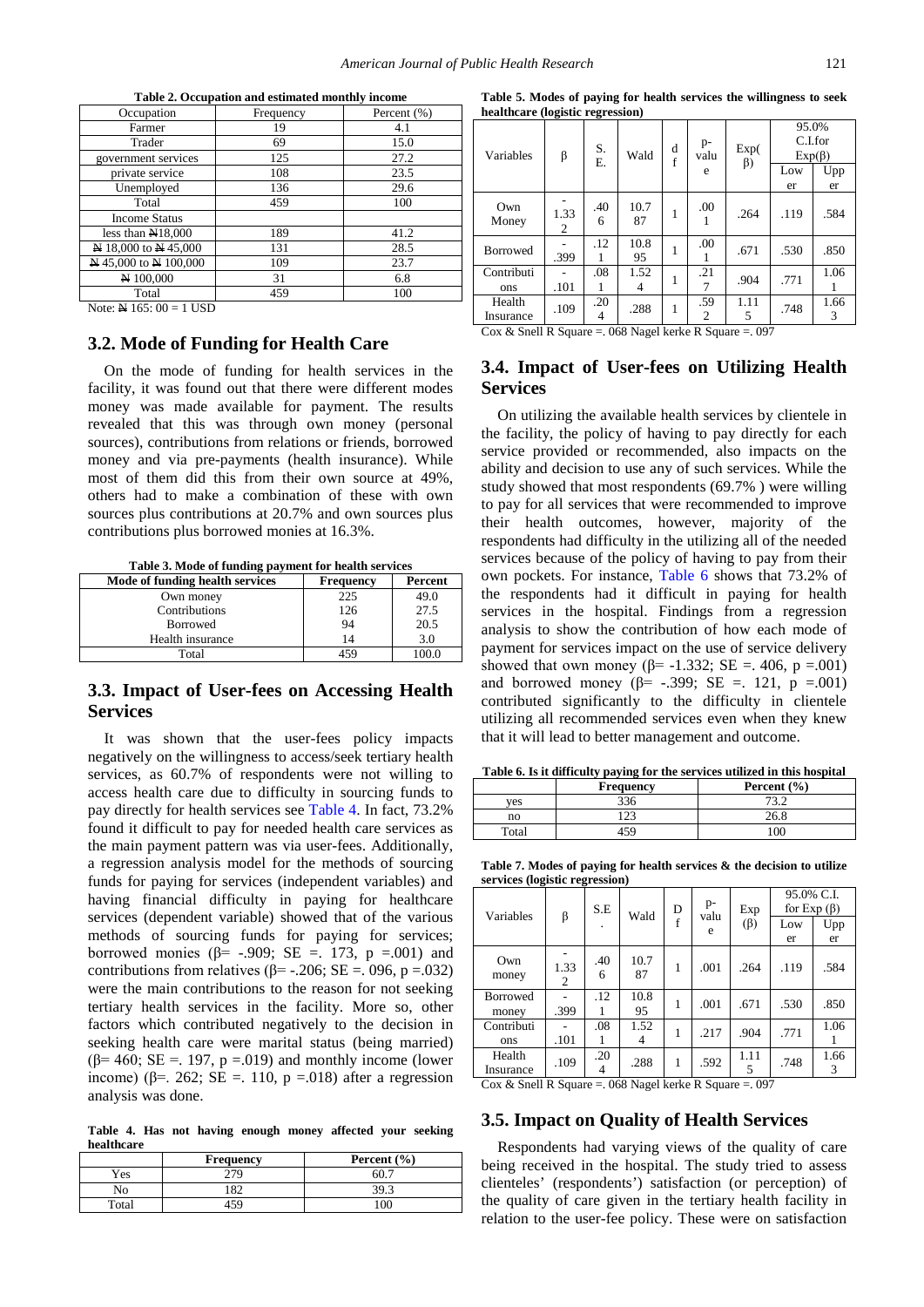with patient's waiting time, attitude of health care workers, on effectiveness in terms of the perceived outcome(s), and the overall perception with the services being provided in meeting their health needs based on having to pay directly for services most of the time. Accordingly, the findings revealed that 37.1% of the respondents were dissatisfied with the waiting time to see a health care provider (usually the doctor) even though they had to pay for the services directly, while 32.7 % were satisfied and 28.3% were indifferent. However, 39% felt satisfied with amount of money being payed at the point of service for the kind of care received. This constituted the majority of the respondents who were satisfied with the charges for the kind of care being given as 25% were indifferent and the rest being dissatisfied. The association between payment patterns and satisfaction with the care given for paying at the point of service was statistically significant  $(X^2$  pvalue  $= 0.001$ ). The perception was that paying for such services at the point of care increases the likelihood of better health outcome. In fact, about 83% of those surveyed believed that the quality of care provided increases the likelihood of improved health outcomes despite that they had to pay from out-of-pocket. More so, the study showed that a higher percentage (42.6%) felt satisfied with health care providers' attitude when compared with those who were not (32.6%). However, it was difficult to show if the association was statistically significant. Notwithstanding, the overall perception of the performance of health care providers was high with 62.1% being satisfied. It was shown that payments being made at the point of service by different modes of sourcing for money were associated with higher satisfaction with the performance of service delivery (quality of care). The findings showed that borrowed funds and contributions were associated with receiving better care and these were statistically significant at ( $\beta$ = 460; SE = 197, p = 019) and  $(\beta = 460; SE = .197, p = .019)$  respectively.

**Table 8. Payment patterns for health services & the quality of care (logistic regression)**

| Variables       |          | S.E            | Wal<br>d | Sig | Exp(     | 95.0% C.I.for<br>$EXP(\beta)$ |           |      |
|-----------------|----------|----------------|----------|-----|----------|-------------------------------|-----------|------|
|                 |          | $\blacksquare$ | d        | f   |          | $\beta$                       | Lowe<br>r | Uppe |
| Own             | .45      | .29            | 2.31     |     | .12      |                               | .877      | 2.83 |
| Money           | 6        | 9              | 5        |     | 8        | 1.577                         |           | 6    |
| <b>Borrowed</b> | .23<br>6 | .11            | 4.51     |     | .03<br>4 | 1.266                         | 1.018     | 1.57 |
| Contributi      | .19      | .07            | 6.71     |     | .01      | 1.215                         | 1.049     | 1.40 |
| <sub>on</sub>   | 4        | 5              | 8        |     | $\Omega$ |                               |           |      |
| Н.              | .09      | .15            | .404     | 1   | .52      | 1.101                         | .819      | 1.48 |
| Insurance       | 6        |                |          |     | 5        |                               |           |      |

 $\cos \&$  Snell R Square = .041 Nagel kerke R Square = .055

## **4. Discussion**

As policy debates about user fees have remain contentious, with proponents and detractors advancing their arguments, designing policy reforms for improving health care financing in Nigeria as well as other developing countries requires valid and reliable evidence. This has become necessary because efforts geared towards achieving universal health coverage (the key objective of the world health organization) necessitates sustainable and equitable health financing mechanisms. Although, progressive evidence is considered necessary for financing policy reforms [\[14\],](#page-5-3) however; an overview of the literature reveals paucity of evidence of the debates regarding user-fees in health care delivery (particularly in tertiary health services) in Nigeria. Accordingly, this paper's main contribution is in its attempt to provide evidence within the scope of the research of the user fee policy of how user-fees impacts on clientele's access to care, willingness to utilize services and satisfaction with the quality of healthcare based on payment at the point of service by using a tertiary health centre in Delta State, Nigeria. However, it was not within the scope of the study to show the effectiveness of user-fees on changes in access, utilization rates or changes in outcomes based on the quality of care given. To this end, the findings identified in the research provide 'some degree of' evidence of how this policy impacts on healthcare delivery with a number of key issues identified.

First and foremost is with the mode of paying for health services in the facility. The findings reveal a mixture of the modes money was made available for payment. While the results revealed that this was through own monies (personal sources), contributions from relations or friends, borrowed monies or via pre-payments (health insurance), on the whole, about 98% of payment were through out-of pocket spending (OOPS) with most respondents having to source for funds from own monies. The OOPS in the facility is much higher than the average national OOPS placed at 65-70%. [\[16\]](#page-5-4) In fact, majority of the respondents had difficulty in accessing quality health services as they have to make 'formal' OOPS for health services. There were statistically significant associations with the formal OOPS and seeking health services. The study showed that borrowed monies  $(p = .001)$  and contributions from relatives  $(p = .032)$  were the main contributions to the reason for not seeking tertiary health services in the facility. Although it was not within the scope of this study to investigate the cost of health services, findings from previous research reveals that financing mechanisms where formal charges are paid directly for a significant part of the cost of healthcare at the point of services restricts access to those who may be willing but not able to pay. [\[17,18,19\]](#page-5-5) Even though the study showed that for most of the respondents their travel time is less than an hour to the facility, it is possible that the thought of having to borrow and/or collect ('raise') money from family and friends as contributions for treatment brings a lot of concern to patients, and as such makes them hesitant to seek this level of care even when the need is obvious. It was also shown that marital status and level of income had statistically significant relationships with the decision to access health care in the facility. Being married and receiving an income of less than 109USD increases the chances of not accessing care. It was however, difficult to explain why marital status affects the decision to seek care. There is evidence showing that married couples have better health seeking behaviours [\[20\],](#page-5-6) however, the observed relationship in this study could be due to rising competing house hold needs (which thereby exposes households to the financial risk of expensive illness at the time of need). Furthermore, with about 80% (382 respondents) indicating that they do seek healthcare in the facility only when it is absolutely necessary, this study showed, that the challenge therefore is the extent of catastrophic healthcare financing from this policy as it can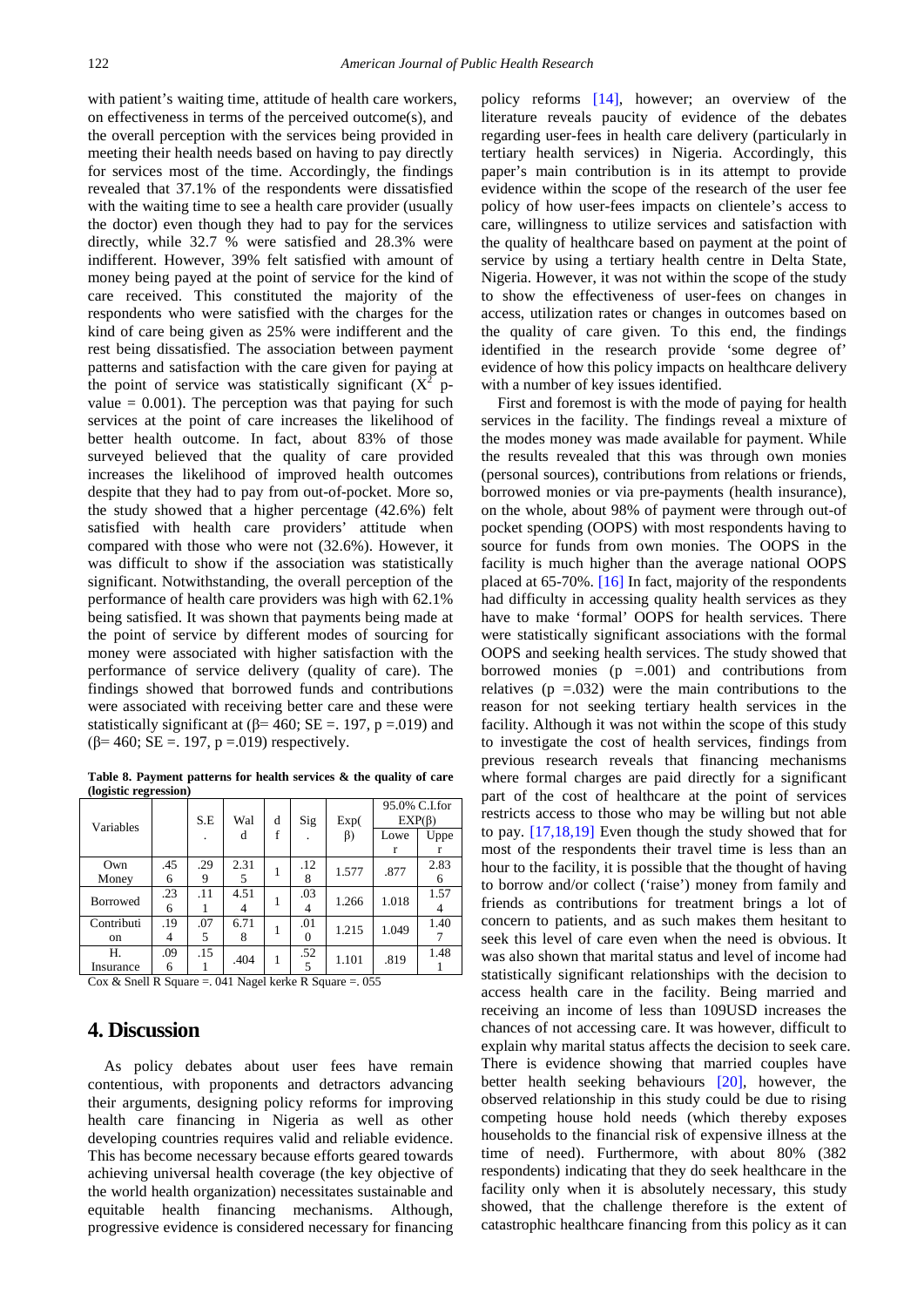lead to inequities (both vertical and horizontal) in tertiary health coverage and other negative implications for the tertiary healthcare market.

Secondly, the authors attempted to show the willingness by patients to utilize available services to improve their health outcomes. While it was also not within the scope of this study to observe changes of the attendance rates in the hospital, the findings showed how user-fees policy affected clientele's use of available services. There were statistically significant relationships between payment methods and demanding recommended health services such as laboratory investigations etc. Own money, borrowed and contributed funds were associated to the difficulty in paying for all the services recommended by the physician ( $p < 0.05$ ). However, those paying via prepayment schemes did not show a statistically significant relationship with having difficulty in paying for all the needed services as recommended. This finding may have affected the utilization rates, as it could have a negative impact on the ''quantitative'' outcome of clientele-base in health services, particularly in country like Nigeria with high disease burden and low income per capita. On the contrary, findings from other studies such as in Uganda showed that when the policy was reversed there was a gradual increase from 0.56 per capita in 2002 to 0.79 per capita in the OPDs of health service centres [\[1\].](#page-4-0)

Furthermore, assessing the quality of care showed that most the respondents felt satisfied with quality domains such as waiting time, patient centeredness, and performance or technical skill of service providers as well as the likelihood of improved outcomes. This study brought to the fore the fact that more respondents were on the average satisfied with the overall quality of care provided with having to pay at the point of service in most instances. It appears that pre-payment (health insurance) does not necessarily increase the quality of care given as this was not statistically significant with the level of satisfaction. Some authors have suggested that the administrative problems with pre-payment schemes so far has made them unattractive to hospital clientele and health care providers. [21] Additionally; the study revealed that despite the retrogressive nature of the financing mechanism, most respondents (83%) were satisfied with the quality of care given. This could be explained from the fact that ''having cash-in-hand'' made these respondents pay for services and get their needed health outcome. However, we did not assess the relationship between socio-economic factors and the domains of quality of care given. Nevertheless, this study brought to the fore the fact that user-fees (or formal OOPS) negatively impacts on access and utilization of services but has little negative impact on the quality of care given. It could therefore be seen as an effective financing mechanism in terms of increasing the likelihood of desired health outcomes, while the problems of inequities and inefficiency with it continues.

## **5. Conclusion**

The findings from this study has brought to the fore that user-fee policy is an effective mechanism for achieving desired health outcomes in tertiary care. However, there remain the problems of inequities (both vertical and horizontal) in tertiary health coverage. The evidence so far suggests that user fees alone will not accomplish universal health coverage or the sustainability objectives in health financing in the country. This suggests that charges levied for tertiary health services should therefore be linked to the broader package of financing through health insurance coverage. More so, there may be need to scale-up feeswaivers and exemptions for those who can't afford to pay for all their health service but 'desperately' need care to improve their health status. Ultimately, as commitments to improving healthcare delivery in Nigeria continue, policy makers and all stake holders in healthcare delivery should awaken to the responsibility of reforms in financing the tertiary health system in Nigeria.

#### **Acknowledgements**

The authors are grateful to God Almighty for his inspiration and the suggestions of the anonymous reviewers.

## **Ethical Issues**

Ethical approval was given by the health research and ethics committee of Delta State University Teaching Hospital, Oghara Delta State.

## **Competing Interests**

The authors declare that they have no competing interests. The views and opinions expressed in this article are those of the authors and do not reflect the official policy or position of any governmental agency.

## **Authors' Contribution**

U.J.E and I.S are the authors of the manuscript

# **References**

- <span id="page-4-0"></span>[1] Meessen B., Hercot D, Noirhomme M., Ridde V., Tibouti A, Bicaba A.,Kirunga C., Tashobya and Lucy Gilson. Removing user fees in the health sector: A Multi-Country Review*.* United Nations Children's Fund (UNICEF), 2009.
- [2] Waiswa W.P. *The impact of user fees on access to health services in low-and middle-income countries:* RHL commentary (last revised: 1 May 2012). The WHO Reproductive Health Library; Geneva: World Health Organization.
- <span id="page-4-1"></span>[3] Guinness L and Wiseman V. Introduction to health economics. Open University Press. 2nd Edition. 2011. 135-168.
- <span id="page-4-2"></span>[4] Uzochukwu BSC, Onwujekwe OE, Akpala CO. Effect of the Bamako-Initiative drug revolving fund on availability and rational use of essential drugs in primary health care facilities in Southeast Nigeria. Health Policy and Planning. 2002; 17 (4):378-383.
- <span id="page-4-3"></span>[5] Onwujekwe OE, Uzochukwu BSC, Obikeze EN, Okoronkwo I, Ochonma Og, Onoka CA, Madubuko G, Okoli C. Investigating determinants of out-of-pocket spending and strategies for coping with payments for healthcare in southeast Nigeria. BMC Health Services Research; 2010, Vol. 10, p 67.
- <span id="page-4-4"></span>[6] McPake B*. User charges for health services in developing countries: a review of the economic literature.* Social Science and Medicine, 1993. 36; 11: 1397-405.
- [7] World Bank 1987. World Bank. *Financing the health sector: an agenda for reform*. Washington, DC: The World Bank, 1987.